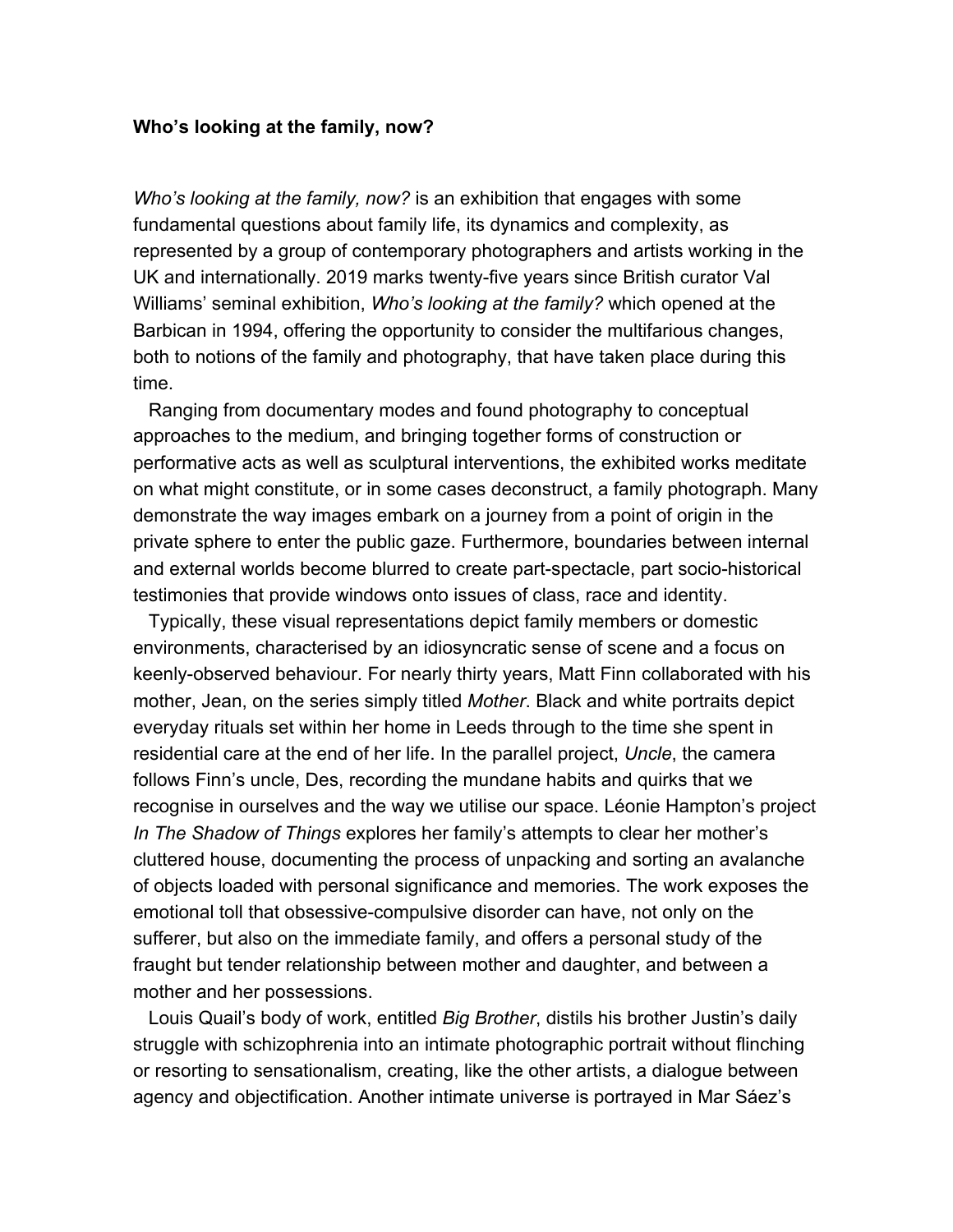*Vera Y Victoria*, a visual diary centring on a love story in which one of the individuals confessed she was transsexual, bringing to light new facets of a relationship and cohabitation. For Trish Morrissey's *Front*, the artist travelled to beaches across the UK and Melbourne, Australia, asking if she could temporarily become part of their family, often assuming the role and the position of the mother figure by standing in and borrowing their clothes. These highly-theatrical photographs perform memory and identity, shaped by chance encounters with strangers.

 *Who's looking at the family, now?* also brings together works that reflect on issues of loss and absence as a means to examine personal, cultural and collective memory. Erik Kessels' *My Sister* is a stretched and repeated replay of a Super 8 film from 1970s, showing Kessels playing ping-pong with his younger sister. As the film unfolds, we are slowly confronted with the reality that his sister was killed shortly afterwards in a hit-and-run accident. Mariela Sancari's project *Moises* offers a meditation on her father who committed suicide when she and her twin sister were fourteen years old, and how he might look and behave if he was still alive. In the local press, she advertised for men that would have been the same age and appearance as her father, who then became her models for studio reenactment. Alba Zari's *The Y* is an investigation-turned-visual study into the identity and whereabouts of her missing father. The puzzle comes together through attempts, failures and discoveries explored via photographic languages including scientific reports, archival images, film negatives, personal artefacts, mugshots and 3D facial construction. Elsewhere, in *ISIS Mothers*, Poulomi Basu portrays the lives, stories and environments of a number of women across Europe, whose children have embraced extreme versions of Islam and travelled to Syria to join ISIS, in many cases never to return.

 Another key theme is the importance of context and the remediation of photography through archives in relation to how the family is perceived and how we connect to the past. Jonny Briggs' interdisciplinary practice, formed of photosculptures, collage and staged photography, embarks on journeys into lost parts of his childhood through adult eyes. Re-photographed images, often cut, reconstructed and combined with objects from the home, seek to examine his relationship with deception and the constructed reality of the family in an attempt to question the boundaries between Briggs and his parents, but also between child and adult, self and other, nature and culture, reality and fantasy. Thom Bridge's *One Ear & Both Eyes (2 of 2), T. Bridge (Theo & Thom Bridge)* is a pair of photographs exhibited so that they cannot be seen simultaneously, a restaging of the time he and his twin brother had their photographs taken in the UK for Swedish